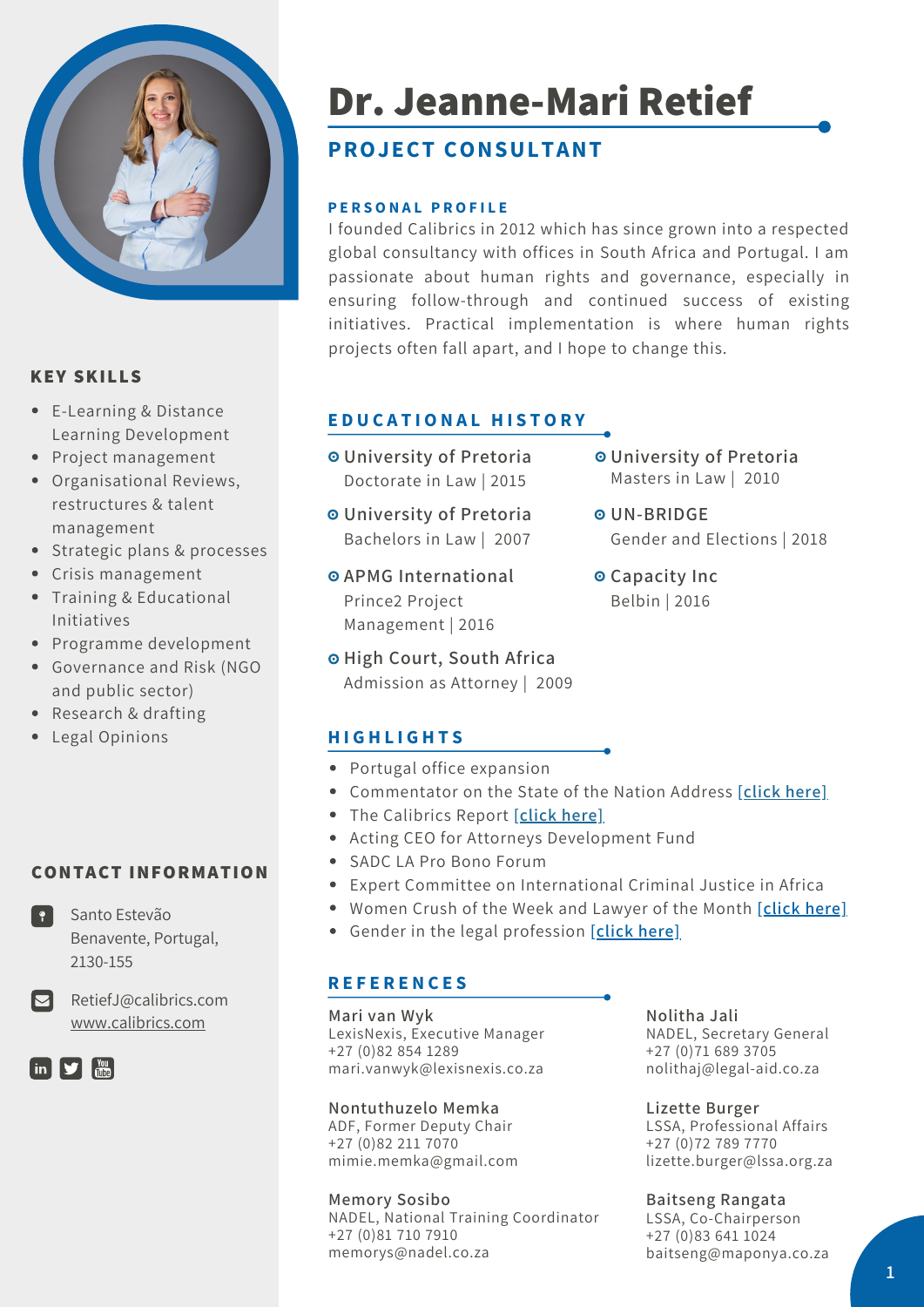#### **W O R K E X P E R I E N C E**

# **Project Consultant**

#### **Calibrics Overall Duties | 2012 - date**

- Belbin: Team management & assistance with recruitment processes
- NPO and organisational restructures, reviews, monitoring and evaluation
- Development of E-Learning platforms and programmes
- Distance Learning
- Train-the-Trainer
- Coaching and mentorship of young professionals
- Gender transformation and SGBV
- Legal opinions, publications
- Content development: Various human rights and developmental topics, videos, infographics and advertorials.

#### **Calibrics Client and Project Work**

#### **LexisNexis | 2013- date**

- Development of online training platforms
- Development on e-learning topics and content
- Presentation of e-learning models
- Platforms interactions
- Filming of a six-week online training programme
- Book Author A constitution for all

#### **UNISA Distance Learning | 2013- 2019**

- Development of Content
- Presentation of Webinars
- Presentation of Video Tutorials, Live Inter-Active Video Classrooms

#### **American Bar Association Centre of Human Rights | 2020**

- Complex legal comparative analysis in the international human rights field: Topics Confidential
- Legal Report and Research: Topics Confidential

#### **CIVICUS Crisis Response Fund | 2020-2021**

- In-depth organisational review
- Recommendations, risk identification
- Surveys, multi-level assessment, interviews

#### **Legal Interact | 2019-date**

Co-development of online project management tool for legal professionals

#### **Institute of International Legal Project Management | 2019-date**

- Accredited trainer for Portugal Region
- Development of online course and materials
- Presentation of same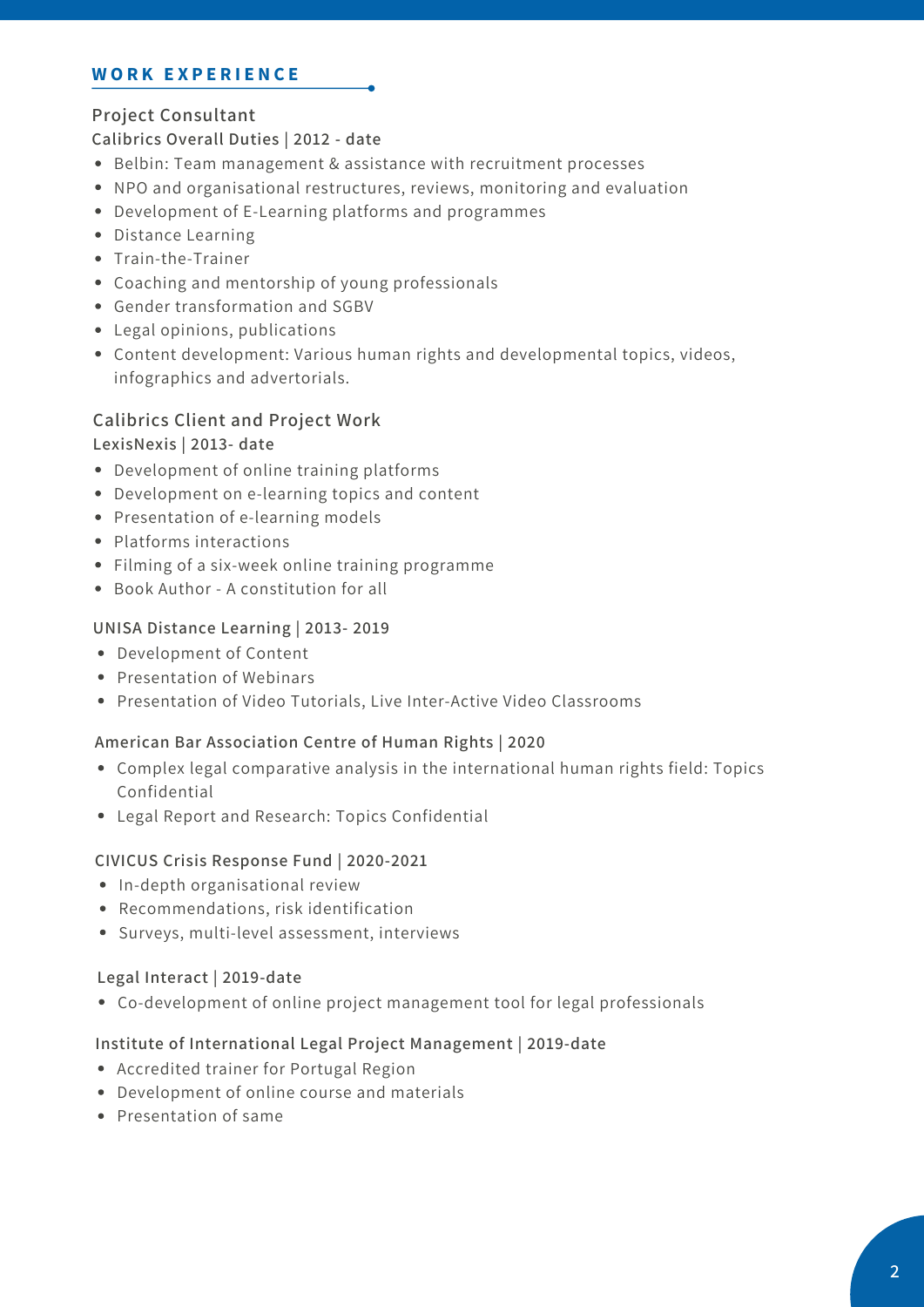#### **Educational Initiatives Mozambique | 2019-date**

- Development of a 18-week mentorship programme for primary school students in Mozambique
- Development of content, themes, topics and Train-the-Trainer workshops

# **Attorneys' Development Fund | 2018-2019**

- Acting CEO
- Crisis management
- Specialised assistance: corporate governance, policies and risk management for NPO
- Mentorship and coaching
- Fundraising
- Programme Development
- Strategic planning

# **National Association of Democratic Lawyers | 2014-2018**

- Research and development plan: Practical Constitutional Law Programme for attorneys in South Africa
- Project Management & training
- Drafting and development of new training materials and workshops
- Implementation. monitoring and evaluation of programmes
- Development of practical exercises and role-play scenarios
- Empowerment programme for women in South Africa: Address SGBV
- Drafting budgets, financial plans and project plans
- Drafting of policy briefs for purposes of fundraising

### **International Bar Association and Law Society of South Africa | 2015**

- Planning, coordination, facilitation and chairing of research meetings conducted in main centres
- Analysis of corruption within the South African justice system
- Adapted IBA survey to suit South African purposes
- Facilitation, coordination and implementation of a research survey

# **Law Society of South Africa | 2014-2019**

- Restructured mentorship programme for female legal professionals Analysis of current issues with the Programme, Drafting: New implementation plan, Assistance with marketing and new website development for the programme, New project plan and workflow, Drafted content for the new programme, Budgets and finances for project
- Women Task Team Co-founder, Project leader for the team, Fundraising, budgets and strategic plans
- Brokering strategic partnerships
- Two electoral observer missions
- Youth and access to justice projects
- Professional standards for the legal profession -International comparative study (22 countries)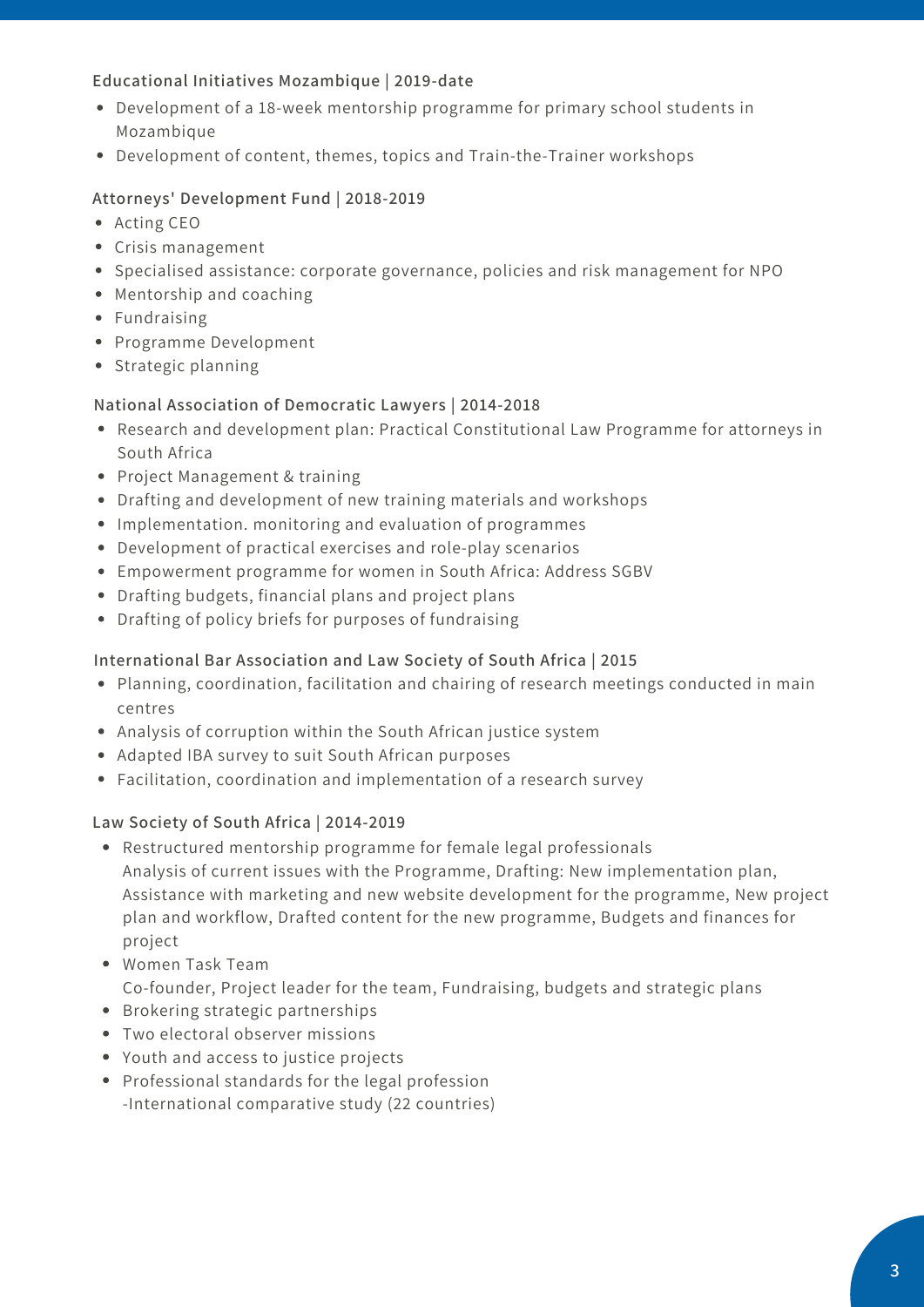# **Independent Electoral Commission of South Africa | 2014-2019**

- Co-architect of Electoral Democracy and Voter Education project
- Main trainer for the train-the-trainer workshops
- Monitoring and evaluation
- Reporting
- Drafting of materials and new workshops
- Drafting annual reports
- Proposal for #EmpowerMe to encourage youth vote

### **Konrad Adenauer Stiftung | 2014-date**

- Panelist: Sexual and gender-based violence as an international crime in Africa
- Proposal to conduct field research on the issue
- Initial meetings with UN and identification of key contact persons to assist in Somalia, DRC and South Sudan

# **Legal Education and Development | 2014-2019**

- Co-architect of programme Significant Leadership Programme for Women Lawyers
- Highly successful programme that has been running for five years

#### **South African Institute for Chartered Accountants | 2016-2019**

- Managed and coordinated two successful electoral missions
- 700 1000 observers
- Training of observers
- Drafting of training content and development of workshop
- Drafting of final report on the outcome of the mission

#### **African Court on Human and Peoples' Rights | 2016**

- Coordinated and facilitated Colloquium on ACHPR
- Visit to ACHPR in Arusha Discussion of challenges faced by the court and possible opportunities

#### **South African Litigation Centre | 2015-2016**

- Research and legal opinions on confidential matters which served before national and international tribunals.
- Subject matters: international criminal law, international human rights law, international humanitarian law

#### **Southern African Development Community | 2017-date**

- Selected to assist with planning session for new observer mission and election rules in Africa
- New rules and regulations for missions developed
- New electoral structures proposed for dealing with observer reports

#### **Office of the Public Protector | 2013-2014**

- Legal editing of investigative reports received from PP investigators
- Amendments to legal arguments and opinions
- Amendments to investigative reports to be in line with PP reporting structures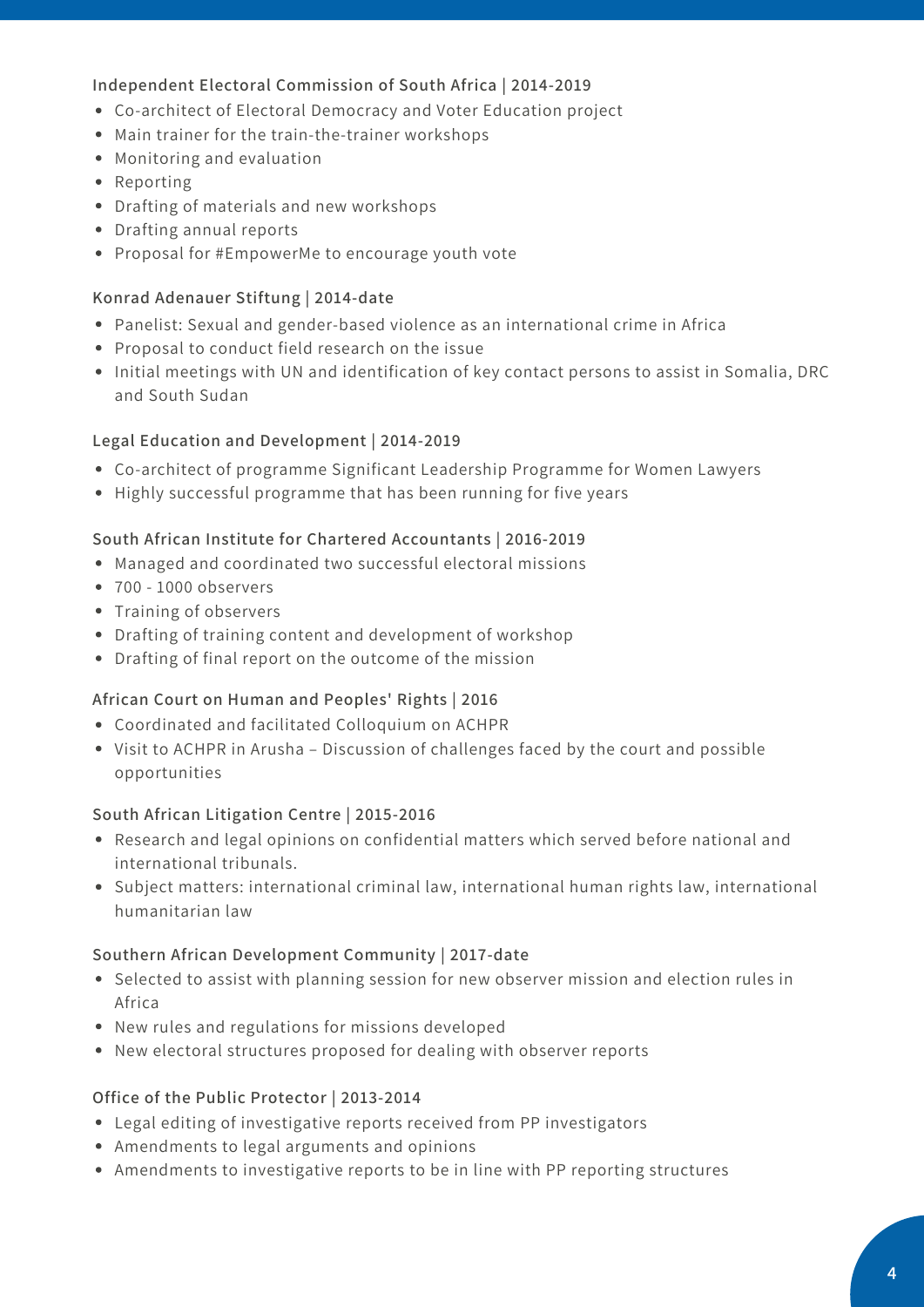# **Office of the Chief Justice | 2011**

- Senior researcher
- Evaluation of reporting structure for the OCJ and Auditor-General
- Roles and responsibilities of the AG

#### **South African Qualifications Authority | 2016**

- Comparative research into academic verification and national qualification frameworks in Africa
- International obligations in terms of NQFs
- Recommendations for meeting international obligations

#### **Head of Research and Special Projects**

#### **National Employers' Association of South Africa | 2001-2012**

- Managed 3-person team
- Legal research and opinions
- Telephonic legal advice
- Publications
- Presentation of lectures and papers
- Drafting the weekly newsletters
- Facilitated significant expansion of department functionalities to include a host of extra services and project outputs.

### **Supervising Attorney University of Pretoria Law Clinic | 2009-2011**

- Assisting the poor and marginalised
- Criminal law, family law and labour law
- Domestic violence
- Presentation of Practical Law 400 and 401
- Development and drafting of exam papers and assignments
- Managed all student case files, dealt with clients
- Supervised 5 teams of students: Teams consists of 5-6 students each
- File administration
- Drafting
- Legal research
- Conference presentations
- Drafting of contracts
- Litigation, negotiations and mediation
- Planning, coordinating and facilitation of the annual practical law training camp for students
- Drafting of budgets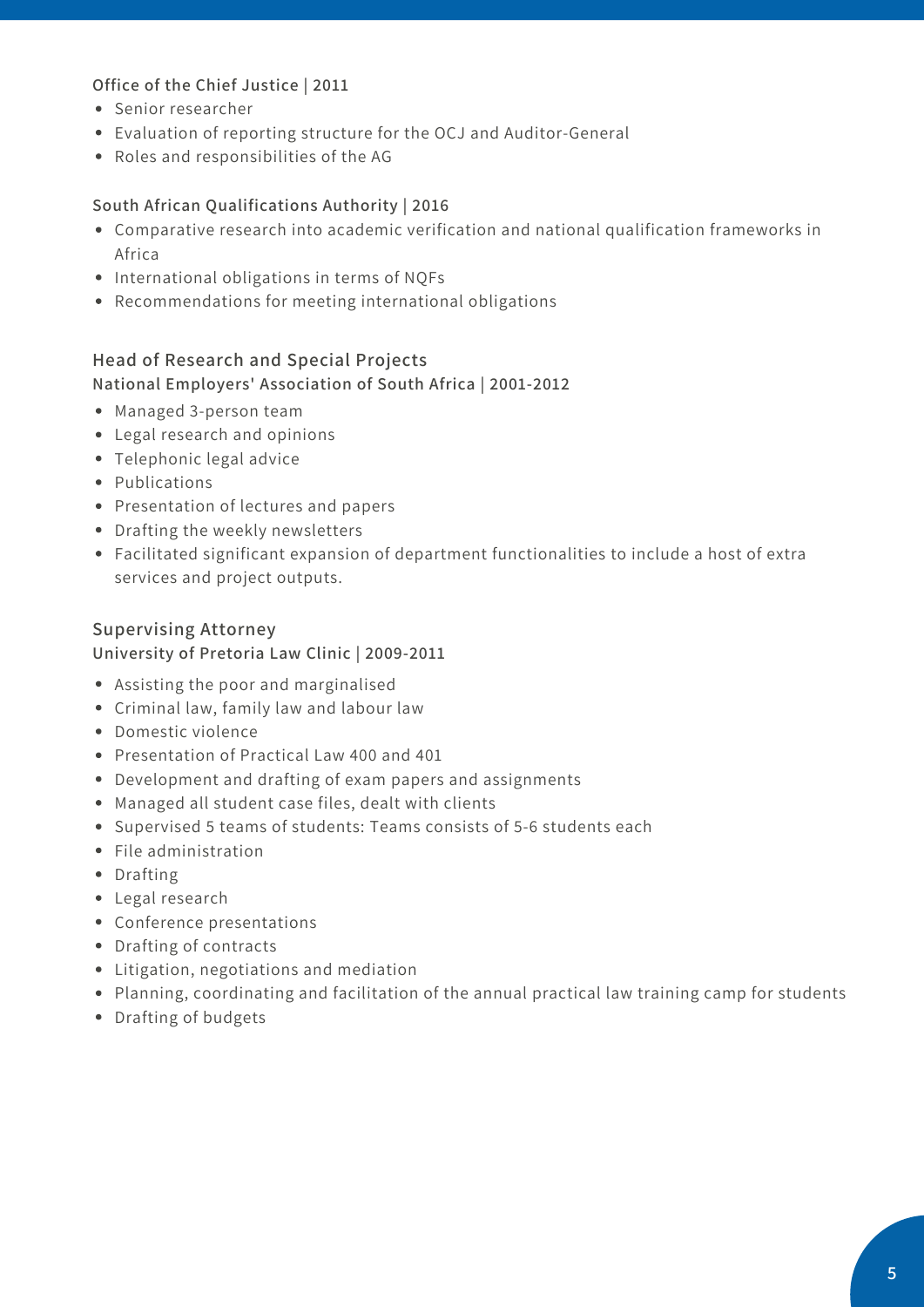#### **Candidate Attorney**

University of Pretoria Law Clinic |2007-2009

- Completed articles and appointed as attorney
- Debt counselling
- Working with the poor and marginalised
- Drafting of opinions, contracts and reports
- Litigation, negotiation and mediation
- File administration
- Client services
- Conference presentations
- Legal research
- Litigation and court appearances

#### CONFERENCES AND PRESENTATIONS

- **Practical Legal Research Skills for Attorneys** Online e-learning module | South Africa | 2020-date
- **Business Toolkit: Navigating the COVID-world** Online e-learning module | Global | 2020-date
- **Team diversity and intercultural competence** Online conference for the #BigILPM Idea | Global | 2020-date
- **Cry wolf: Determining if there is merit to the African argument for withdrawal from the ICC**

Konrad Adenauer Stiftung Expert Committee Meeting | Virtual | 2020

- **Constitutional law: A known unknown** Constitutional Law Programme developed for NADEL | South Africa | 2017-2018
- **An analysis of African solutions to African problems: Practical effect of African ICC withdrawals** Dakam Young Researchers' Conference | Turkey | 2017
- **SGBV as an international crime in Africa: Challenges and opportunities** Konrad Adenauer Stiftung Gender Symposium | Kenya | 2016
- **Lessons on Gender Based Violence from the ICTY and ICTR** Konrad Adenauer Stiftung Gender Symposium | Kenya | 2017
- **Enhanced interrogation techniques in Africa: Aiding in the global war on terror** Konrad Adenauer Stiftung Committee on International Criminal Justice in Africa | Tanzania | 2016
- **Foreign aid toward extraordinary rendition: An African perspective** Konrad Adenauer Stiftung Committee on International Criminal Justice in Africa | Rwanda | 2015